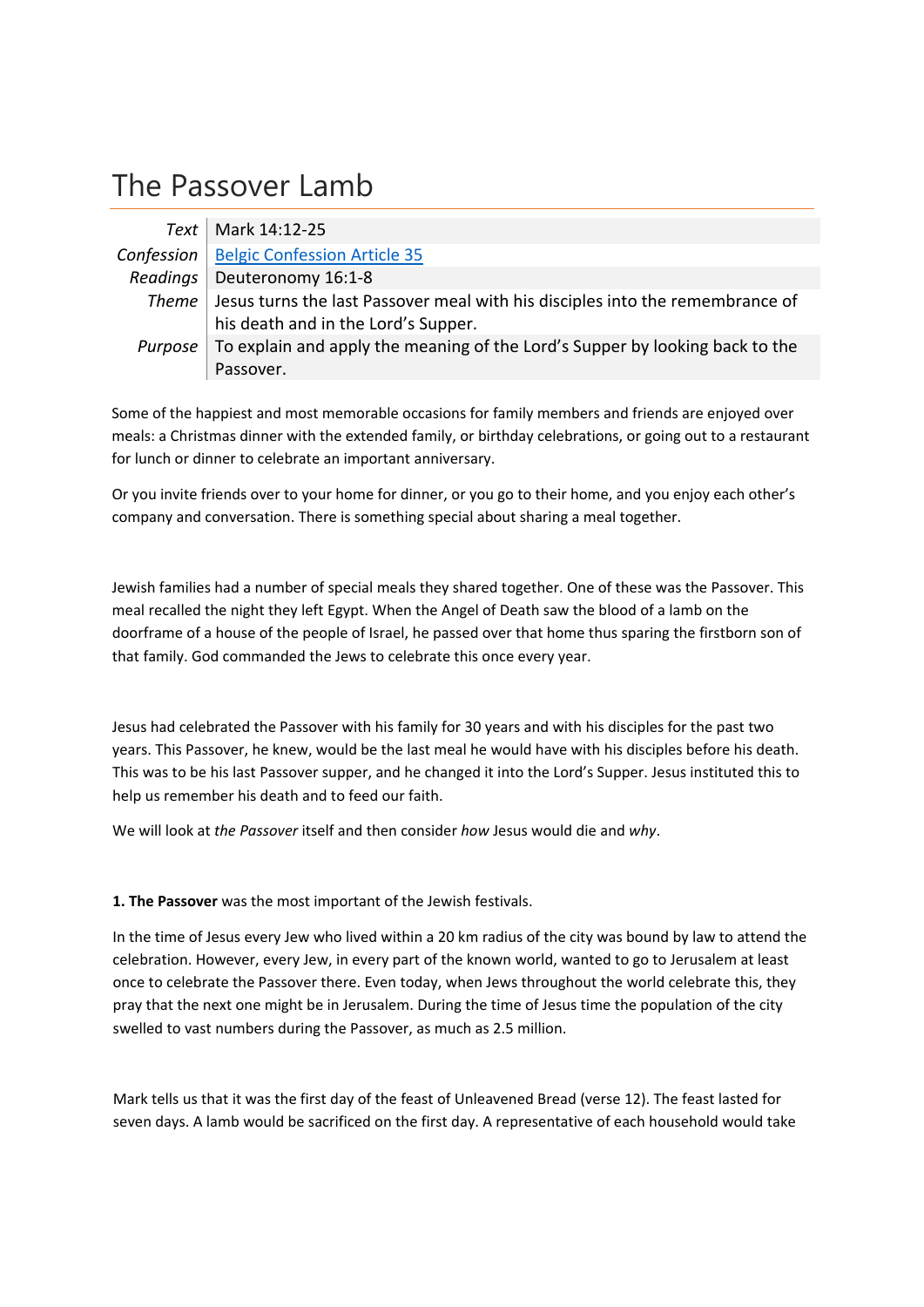their lamb or goat to the temple as a sacrificial offering. The priest would kill it and then the animal would be taken home to be cooked and eaten.

Jesus sent Peter and John into Jerusalem so they could prepare the Passover meal. He told them to follow a man carrying a jar of water; they would notice him because *women* carried water in jars; if a man was going to carry water he would do that in a water skin. So this man would stand out. They were to follow him to the house he went to and then speak to the owner of the house about the guest room. Jesus must have prearranged with the owner the use of this room.

These arrangements meant that none of the disciples, except Peter and John, knew where they would celebrate the Passover until they arrived at the house. It is very likely that Jesus arranged it like this deliberately. It meant that Judas could not inform the chief priests where he was until Jesus had had time to tell his disciples all he wanted to pass on to them. Jesus did not want to be interrupted during this last meal.

The better homes in Jerusalem had two rooms – one above the other. The upper room was reached by an outside stairway. It was "furnished and ready" (verse 15) which probably meant that it was supplied with couches, rugs and towels.

Peter and John made their preparations as Jesus had asked. Then, "when evening came, Jesus arrived with the twelve" and they settled down for the meal (verse 17).

2. During the meal Jesus explained **how His death** would come about. He said; "I tell you the truth, one of you will betray me – one who is eating with me."

This came to the disciples as a bolt out of the blue! They knew the authorities hated Jesus and they suspected that they were out to get him; but they did not expect a traitor in their own ranks!

What's more, this person was someone *eating the meal* with them. In that culture eating with another was a sign of close fellowship and to insult or betray your host or guest with whom you had eaten was a great offence.

Each of the disciples wondered who it might be, and each one asked him, "Surely not I?" In response to their questions Jesus confirmed that it *was* one of the twelve but he did not identify *which one*.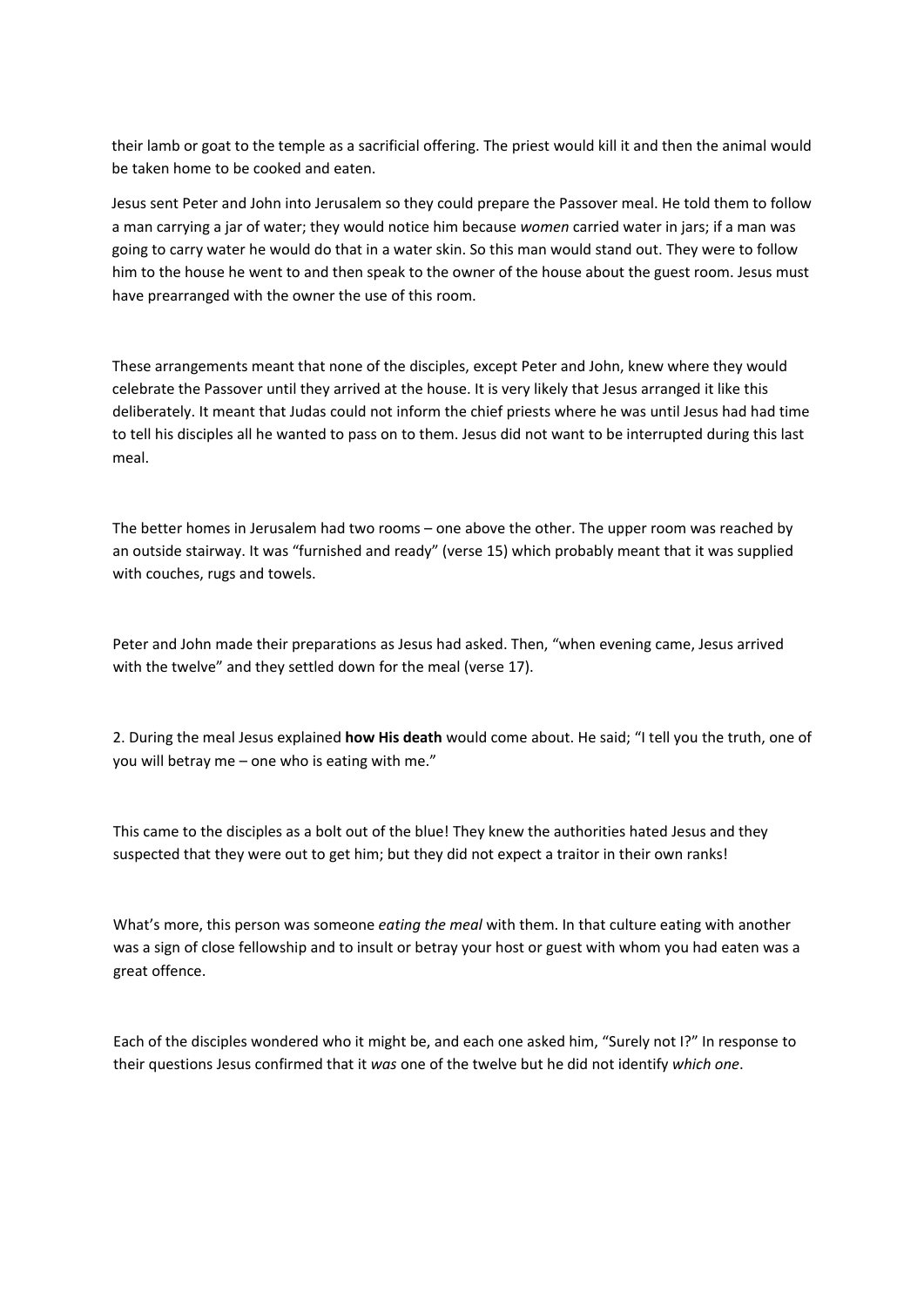But he did say something about this man: Verse 21, "The Son of Man will go just as it is written about him. But woe to that man who betrays the Son of Man. It would be better for him if he had not been born."

These words of Jesus show us that God was working in this situation and that the Holy Spirit had "written about him" in the Scriptures. His death had been predicted in the prophets and the psalms. Psalm 41 verse 9 foretold his betrayal by a friend; "Even my close friend, whom I trusted, he who shared my bread, has lifted up his heel against me."

The death of Jesus did not happen by accident but it was rather part of God's purpose and design. He had planned it like this. He was in control of all that happened. Nothing about this happened by chance; it was all part of God's sovereign will.

This was also true when God rescued his people out of Egypt. Pharaoh hardened his heart and refused to release them. That too was part of God's plan and purpose so that he could lay his hand on Egypt in mighty acts of judgement and so that the people of Egypt would know that he was the Lord when they saw his powerful acts.

But Pharaoh was responsible for his own sin. The Lord hardened his heart, but Pharaoh also hardened his own heart. He rebelled against God; he refused to submit to God's will; he was stubborn and self‐willed.

This was also true of Judas. He was fully responsible for his actions. God's purpose did not force him to act as he did; he made up his own mind, he hardened his heart against the Lord, he allowed bitterness and greed to control him, he chose to sin against God's commands, he decided freely to betray the Lord Jesus Christ. His sin was his own responsibility.

And that sin carried an enormous price: "Woe to that man who betrays the Son of Man! It would be better for him if he had not been born" (verse 21). Judas betrayed God's own Son and handed him over to death. He allowed himself to be drawn into temptation and to fall into this terrible sin.

This is a solemn warning for us. You may grow up in a Christian home, know the Bible, come to church regularly, associate closely with Christians, and yet not be a Christian, not be converted. You can enjoy all these privileges and in the end reject them all! The writer of Hebrews warns us against falling away. If you do you are "crucifying the Son of God all over again and subjecting him to public disgrace" (Hebrews 6:6).

Take solemn note of what Judas did and resolve that you will never, ever turn away from the Lord Jesus.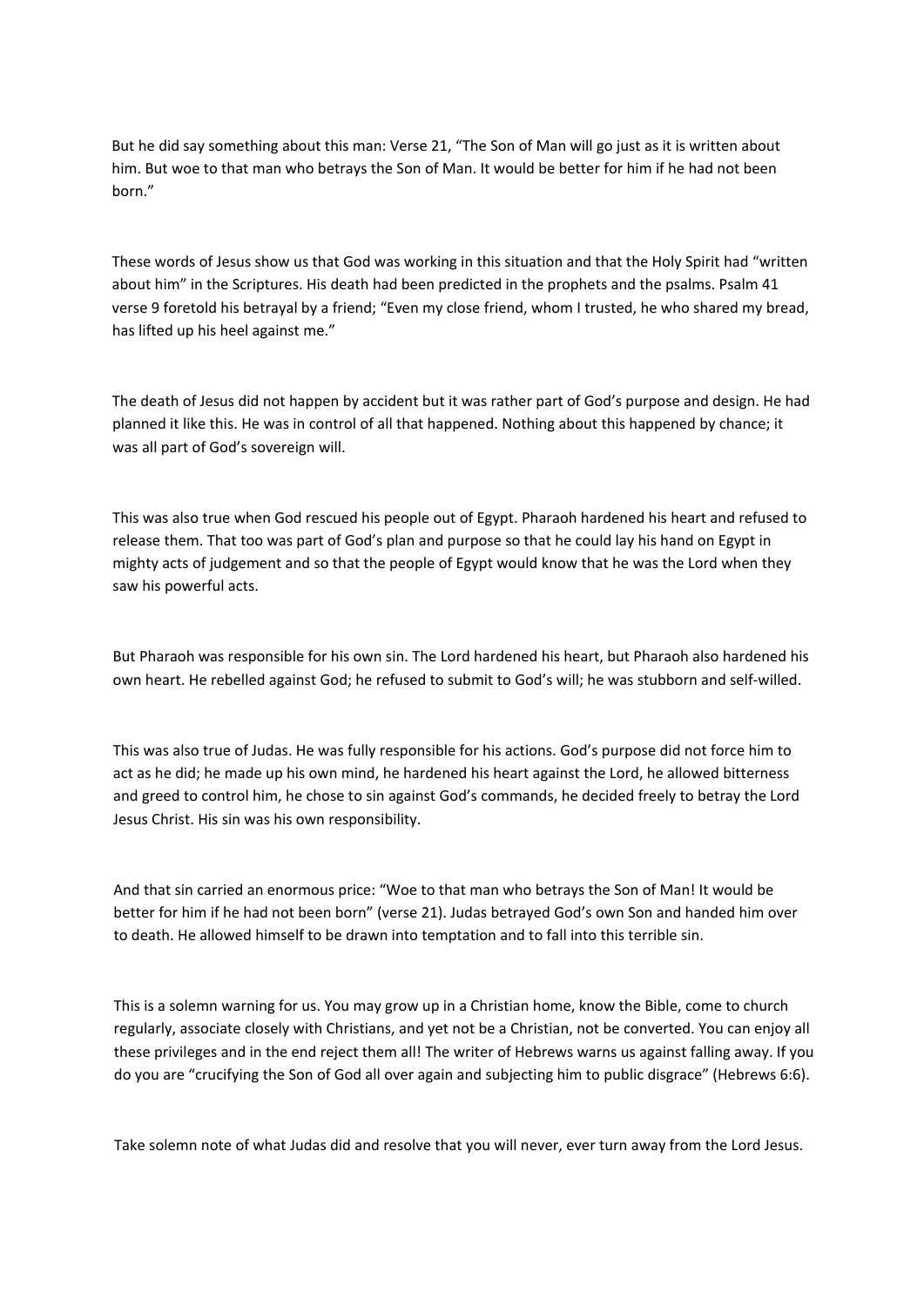3. Jesus told his disciples *how* he would die but he also explained **why he would die**.

**a. He took bread** and gave it to them saying, "Take it; this is my body" (verse 22).

In the Jewish Passover meal those taking part would eat unleavened bread – bread made without yeast. It was flat and dry like our crackers today. The Jews call it "matzah".

Early in the celebration one of the sons in the family would ask about the meaning of all this. Then the father would explain about the Passover lamb and how the people had to hurry to leave Egypt and that they did not have time to let the bread rise.

Jesus told his disciples that this bread symbolised his body; "this is my body". Of course, he did not mean that the bread was *actually* his body; after all, he was standing there right in front of them. Rather he meant that this bread *represented* his body. It was *a symbol* of his body and of his death. It was a sign of what he was about to do; it was a picture of his suffering and death.

## b. "**Then he took the cup**" (verse 23).

The Jewish celebration of the Passover had developed into a set pattern of prayers, readings, and various foods. There were four cups in the celebration and the one Jesus took here was probably the third cup, the cup of Hallel, or praise.

Jesus referred to it as "my blood of the covenant which is poured out for many" (verse 24). He looked back to the sacrifices of animals in the old covenant. When the Lord established his covenant with Israel at Mt Sinai Moses took blood and sprinkled it on the people and said, "This is the blood of the covenant that the Lord has made with you." (Exodus 24:8). By that blood the Lord established a relationship between himself and his people; he would be their God, they would be his people.

But that blood of bulls and goats could not take away sin, nor could the blood of the Passover lamb. The blood of those sacrifices pointed forward to Jesus and his death and to his blood. This cup represented his blood of the New Covenant. He was the fulfilment of everything the Old Covenant anticipated.

His blood represented his life which he gave up for all who believe in him – for you, if you believe, for me. It shows us that Jesus died in the place of all his people. He died to take our punishment on himself. He died instead of us.